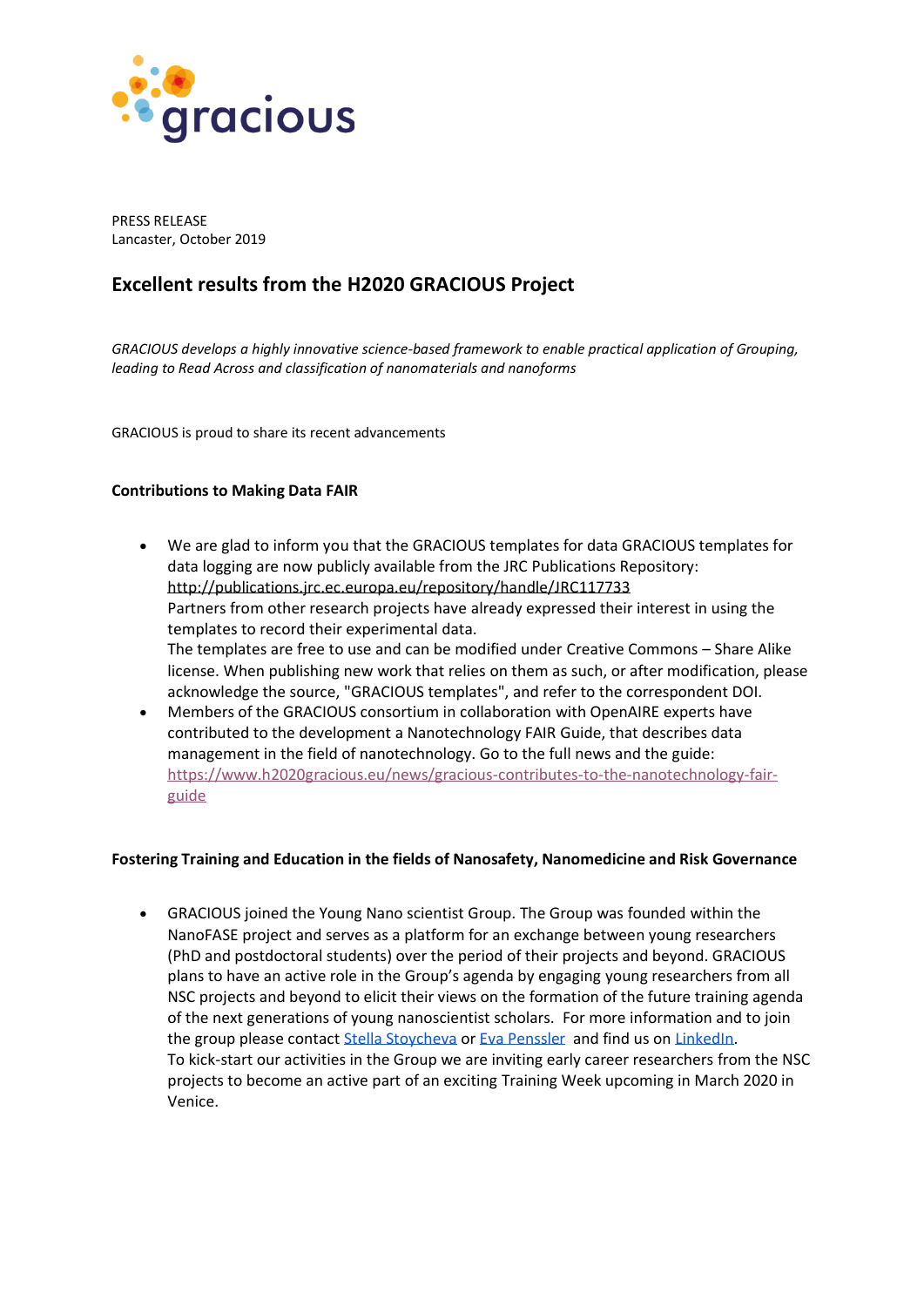

• **Save the dates 22th - Friday 27th March 2020** (TBC)! for the **10th anniversary of the Nano Training School in Venice**. Co-organised and sponsored by the Horizon2020 Projects GRACIOUS, BIORIMA, NanoinformaTIX, PATROLS, Gov4Nano, RiskGONE and NanoRIGO, the Training school will serve as a platform to showcase and transfer the latests research, tools and knowledge in the areas of Nanosafety, Nanomedicine

and Risk Governance to young scientist. The Training Week

will incorporate a **Young Scientist Forum** Day, dedicated to accommodate oral and poster presentations from young researchers, keynote speeches from prominent speakers and a variety of social and networking activities. Early Career Researchers from the organising



projects are invited to become a part of the scientific committee of the Young Scientist Forum Day. To express your interest, contact [Stella Stoycheva.](mailto:s.stoycheva@yordasgroup.com)

More information about the Training Week and abstract submission deadlines for the Young Scientist Forum will be available in mid-November.

# **Save the dates 20-22 April 2021 for the GRACIOUS-BIORIMA-PATROLS final conference held in the framework of the Nanotox Conference!**

• GRACIOUS, together with BIORIMA and PATROLS are co-organising NanoTox2021, the 10th International Conference on Nanotoxicology. The conference will take place on the 20th to 22nd April 2021 in Edinburgh, UK. You can already register your interest on [www.nanotox2021.org](http://www.nanotox2021.org/) Further information on speakers, key deadlines and abstract submission guidelines will be announced soon.